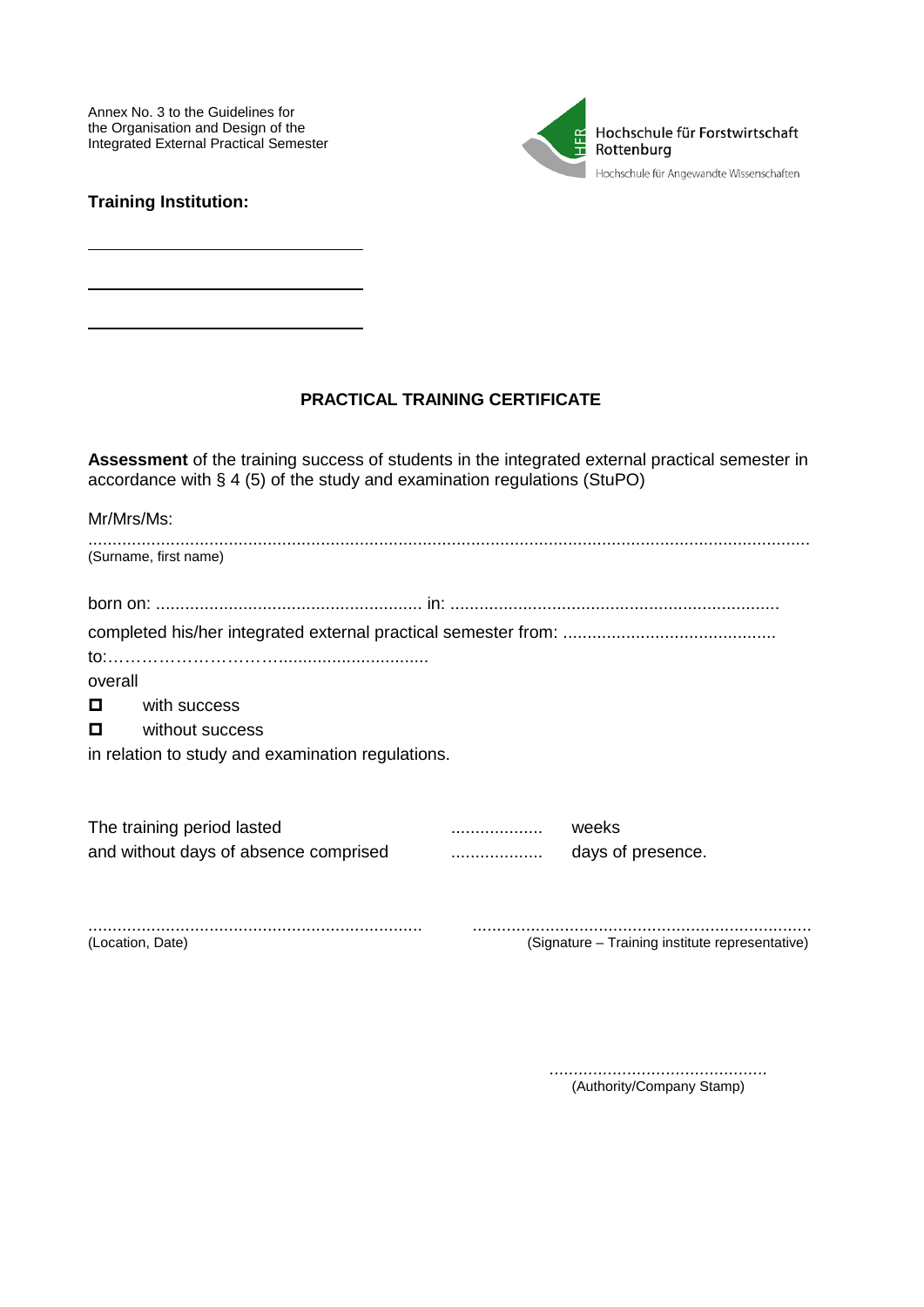**Assessment** (professional and personal) for the traineeship – please cross as appropriate.

 $\mathcal I$ 

| <b>Technical knowledge:</b>                                                                                                                                                                  |                  |                                       |  |  |
|----------------------------------------------------------------------------------------------------------------------------------------------------------------------------------------------|------------------|---------------------------------------|--|--|
| Has acquired the knowledge required for the present<br>field of activity.                                                                                                                    | Completely agree | <b>Disagree</b><br>Cannot be assessed |  |  |
| <b>Commitment:</b>                                                                                                                                                                           |                  |                                       |  |  |
| Commits herself/himself to working on and completing<br>the tasks assigned to her/him to the expected extent<br>and is willing to fulfil the requests given to her/him.                      | Completely agree | <b>Disagree</b><br>Cannot be assessed |  |  |
| <b>Perceptibility:</b>                                                                                                                                                                       |                  |                                       |  |  |
| Understands the topics within an appropriate time;<br>requires further explanation only in the cases of<br>complex matters; does not normally need to ask<br>questions.                      | Completely agree | <b>Disagree</b><br>Cannot be assessed |  |  |
| <b>Concentration / endurance:</b>                                                                                                                                                            |                  |                                       |  |  |
| Tolerates even remarkable mental and physical<br>stress; performance is not affected by time pressure,<br>changing work conditions or conflicts; maintains con-<br>centration and composure. | Completely agree | <b>Disagree</b><br>Cannot be assessed |  |  |
| Speed of work:                                                                                                                                                                               |                  |                                       |  |  |
| Accomplishes the work assigned to her/him within an<br>appropriate time and in general meets set deadlines.                                                                                  | Completely agree | <b>Disagree</b><br>Cannot be assessed |  |  |
| Independence:                                                                                                                                                                                |                  |                                       |  |  |
| Works independently after due familiarisation and<br>guidance as far as can be expected; demonstrates<br>initiative.                                                                         | Completely agree | <b>Disagree</b><br>Cannot be assessed |  |  |